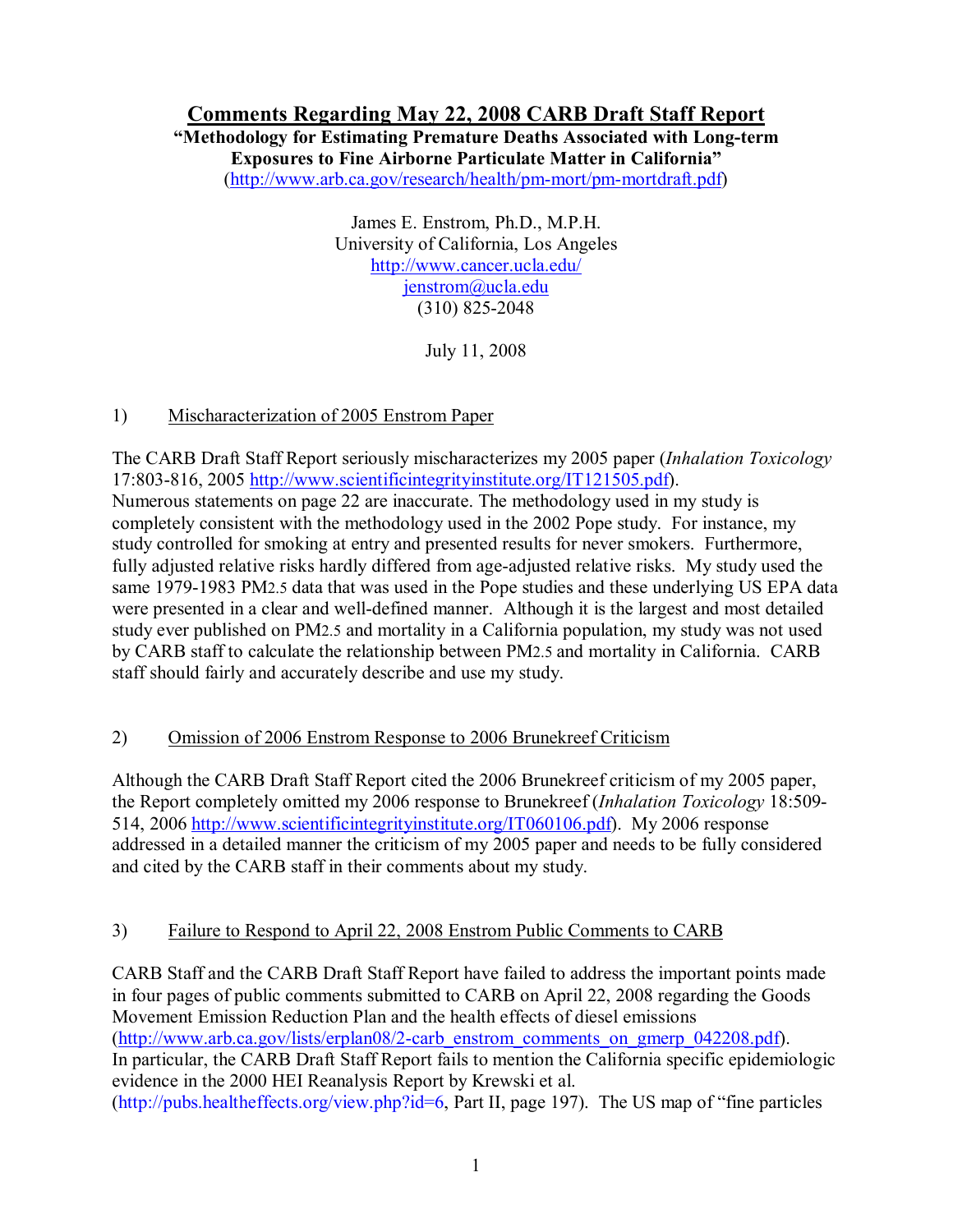and mortality risk" on page 197 indicates no excess mortality risk in California due to PM2.5 among the ACS CPS II cohort during 1982-1989. This finding that is consistent with the results in my 2005 study, which is based on the California portion of ACS CPS I (CA CPS I). All of the points in my public comments should be addressed, because they are relevant to CARB Draft Staff Report.

#### 4) Proposed Calculation of California-specific Relative Risks in ACS CPS II Cohort

Using same ACS CPS II database and proportional hazards methodology used in Pope et al. study (*JAMA 2002;287:1132-1141* http://jama.ama-assn.org/cgi/reprint/287/9/1132), calculate all cause mortality relative risk (RR) and 95% confidence interval (CI) associated with a 10 µg/m3 increase in PM2.5, similar to RRs shown in *JAMA* Table 2.

a) Calculate age-sex-adjusted RRs and fully adjusted RRs based on all 61 metropolitan areas for 1979-1983, 1999-2000, and average PM2.5 related to all causes of death during three time periods: September 1, 1982 through December 31, 1998, September 1, 1982 through December 31, 1989, and January 1, 1990 through December 31, 1998  $[2 \times 3 \times 3 = 18$  RRs]. For instance, fully adjusted RR (1979-1983 PM2.5 , 1982-1998 deaths) = 1.04 (1.01-1.08).

b) Calculate age-sex-adjusted RRs and fully adjusted RRs based on the metropolitan areas in California for 1979-1983, 1999-2000, and average PM2.5 related to all causes of death for the three time periods: 1982-1998, 1982-1989, and 1990-1998  $[2 \times 3 \times 3 = 18 \text{ RRs}]$ . Specify the definition of the California metropolitan areas used in the *JAMA* paper and the number of CPS II subjects and deaths in each area used in the calculation of each RR.

c) Calculate age-sex-adjusted RRs and fully adjusted RRs based on the eleven California counties shown in Table A for 1979-1983, 1999-2001, and average PM2.5 related to all causes of death for the three time periods: 1982-1998, 1982-1989, and 1990-1998  $[2 \times 3 \times 3 = 18 \text{ RRs}]$ . Specify the number of CPS II subjects and deaths in each county used in the calculation of each RR.

Table A. Fine particulate matter levels, PM2.5 (µg/m $^3$ ), in 11 California counties from the 1979-1983 Inhalable Particulate Network (IPN) and 1999-2001 Aerometric Information Retrieval System (AIRS) of the EPA (Enstrom Inhalation Toxicology 17:803-816, 2005 http://www.scientificintegrityinstitute.org/IT121505.pdf and Enstrom Inhalation Toxicology 18:509-514, 2006 http://www.scientificintegrityinstitute.org/IT060106.pdf).

|                   |           | $PM2.5$ ( $\mu q/m^3$ ) |                                |
|-------------------|-----------|-------------------------|--------------------------------|
| California county | 1979-1983 | 1999-2001               | Average<br>1979-1983/1999-2001 |
| Santa Barbara     | 10.6      | 10.7                    | 10.65                          |
| Contra Costa      | 13.9      | 14.0                    | 13.95                          |
| Alameda           | 14.4      | 14.4                    | 14.4                           |
| Butte             | 15.5      | 15.4                    | 15.45                          |
| San Francisco     | 16.4      | 15.4                    | 15.9                           |
| Santa Clara       | 17.8      | 17.0                    | 17.4                           |
| Fresno            | 18.4      | 20.2                    | 19.3                           |
| San Diego         | 18.9      | 15.2                    | 17.05                          |
| Los Angeles       | 28.2      | 20.4                    | 24.3                           |
| Kern              | 30.9      | 19.4                    | 25.15                          |
| Riverside         | 42.0      | 21.1                    | 31.55                          |